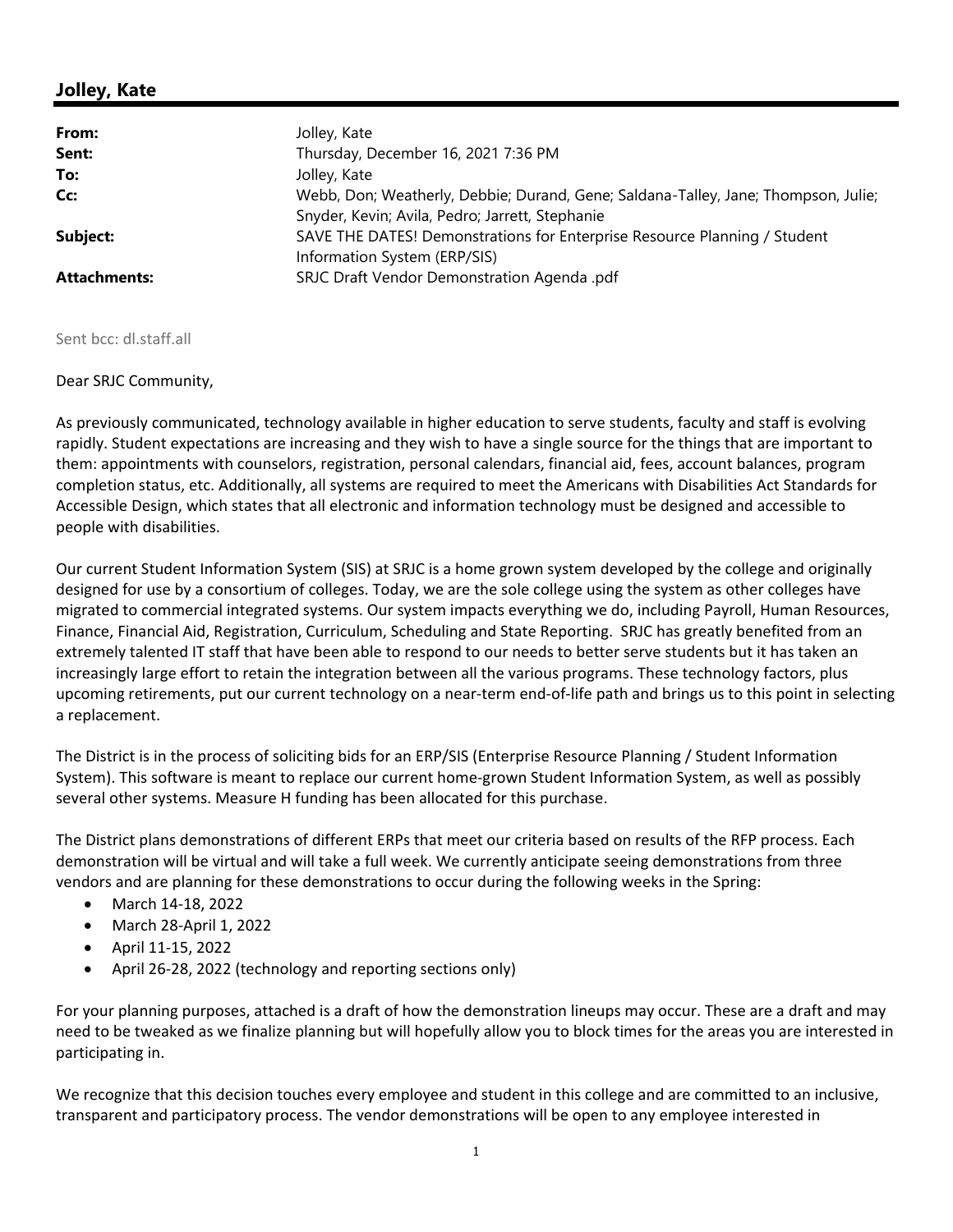participating. It will take a large group of District employees working together to effectively view and grade these products. Please save these dates as times where we will need your participation so that we can get the ERP that best suits our District needs. As we get closer to the dates, we will reach out again with additional details on the demonstrations and solicitation of feedback.

Sincerely,

The ERP/SIS Steering Committee Debbie Weatherly Don Webb Gene Durand Jane Saldana‐Talley Julie Thompson Kate Jolley Kevin Snyder Pedro Avila Steph Jarrett

Kate Jolley Vice President, Finance and Administrative Services **SANTA ROSA** SANIA ROSA<br>
JUNIOR COLLEGE<br>
1501 Mendocino Ave | Santa Rosa, CA | 95401 tel 707‐527‐4413 | fax 707‐535‐3769 [kjolley@santarosa.edu](mailto:kjolley@santarosa.edu) [accounting.santarosa.edu](https://accounting.santarosa.edu)

I acknowledge that Santa Rosa Junior College is on the territorial traditional land of the Pomo People in Santa Rosa and the Coast Miwok People in Petaluma, past and present, and honor with gratitude the land itself and the people who have *stewarded it throughout the generations.*

IMPORTANT NOTICE: This e‐mail message is intended to be received only by persons entitled to receive the confidential information it may contain. Please do not read, copy, forward, or store this message unless you are an intended recipient of it. If you have received this message in error, please forward it to the sender and delete it completely from your computer system.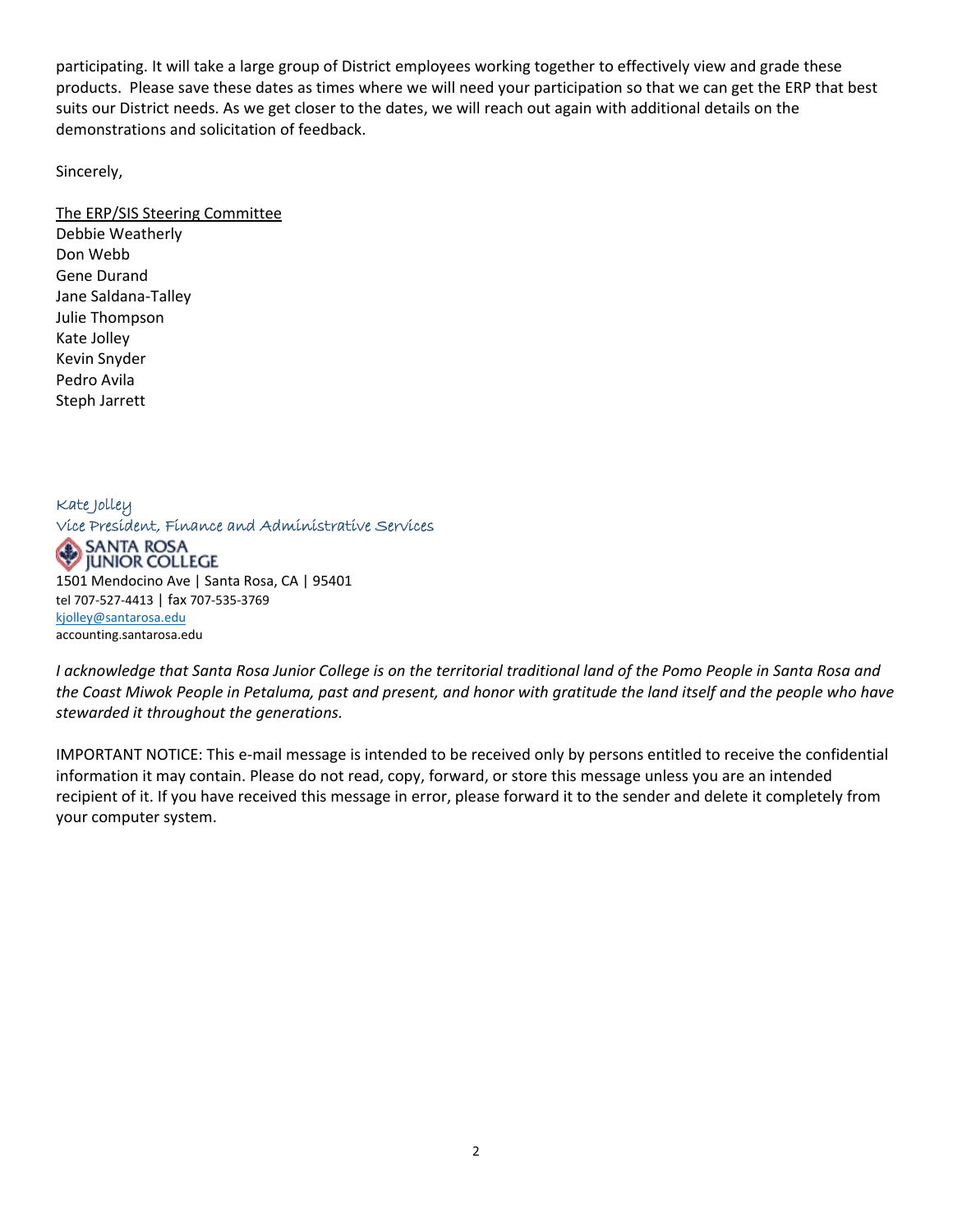

Rev 12/10/2021

### **Draft Vendor Demonstration Agenda**

| Day 1<br><b>Monday</b> |                                                                                                |                         |          |
|------------------------|------------------------------------------------------------------------------------------------|-------------------------|----------|
| <b>Module Area</b>     | <b>Topics</b>                                                                                  | <b>Approximate Time</b> | Location |
| General<br>Session     | Session 1<br>■ Overview of Vendor Enterprise Solution, and<br>General Navigation of System     | $8:30AM - 10:00AM$      |          |
| <b>Break</b>           |                                                                                                | $10:00$ AM $- 10:15$ AM |          |
| Instruction<br>Office  | Session 2<br>■ Catalog<br>Schedule of Classes<br>T.<br>■ Faculty Load                          | $10:15$ AM $-$ 12:15 PM |          |
| Lunch                  |                                                                                                | 12:15 PM - 1:00 PM      |          |
| Student                | Session 3<br>■ CRM Prospect and Recruiting                                                     | 1:00 PM $-$ 3:00PM      |          |
| <b>Break</b>           |                                                                                                | $3:00$ PM $-3:15$ PM    |          |
| Student                | Session 3b<br>■ Admissions, Orientation, Assessment, Transcript<br>Evaluation, Initial Ed Plan | $3:15$ PM $-$ 4:45 PM   |          |

| Day 2 - Tuesday                     |                                                                                                               |                         |          |
|-------------------------------------|---------------------------------------------------------------------------------------------------------------|-------------------------|----------|
| <b>Module Area</b>                  | <b>Topics</b>                                                                                                 | <b>Approximate Time</b> | Location |
| Student                             | Session 4<br>■ Registration                                                                                   | $8:15$ AM $-$ 10:30 AM  |          |
| <b>Break</b>                        |                                                                                                               | $10:30$ AM $- 10:45$ AM |          |
| Student                             | Session 5<br>■ Academic Records – Rosters, Grades &<br>Transcripts                                            | $10:45$ AM $- 12:15$ PM |          |
| Lunch                               |                                                                                                               | $12:15$ PM $- 1:00$ PM  |          |
| Student<br>Counseling &<br>Advising | Session 6<br>■ Academic Advising, Counseling, Student<br><b>Educational Plans</b>                             | 1:00 PM $-$ 2:45 PM     |          |
| <b>Break</b>                        |                                                                                                               | $2:45$ PM $-3:00$ PM    |          |
| Student<br>Accounts                 | Session 7<br>■ Fee Assessment<br>Cashiering and Application of Payments<br><b>Student Accounts Receivable</b> | $3:00$ PM $-$ 4:45 PM   |          |

| Day 3 -Wednesday   |        |                         |          |
|--------------------|--------|-------------------------|----------|
| <b>Module Area</b> | Topics | <b>Approximate Time</b> | Location |
|                    |        |                         |          |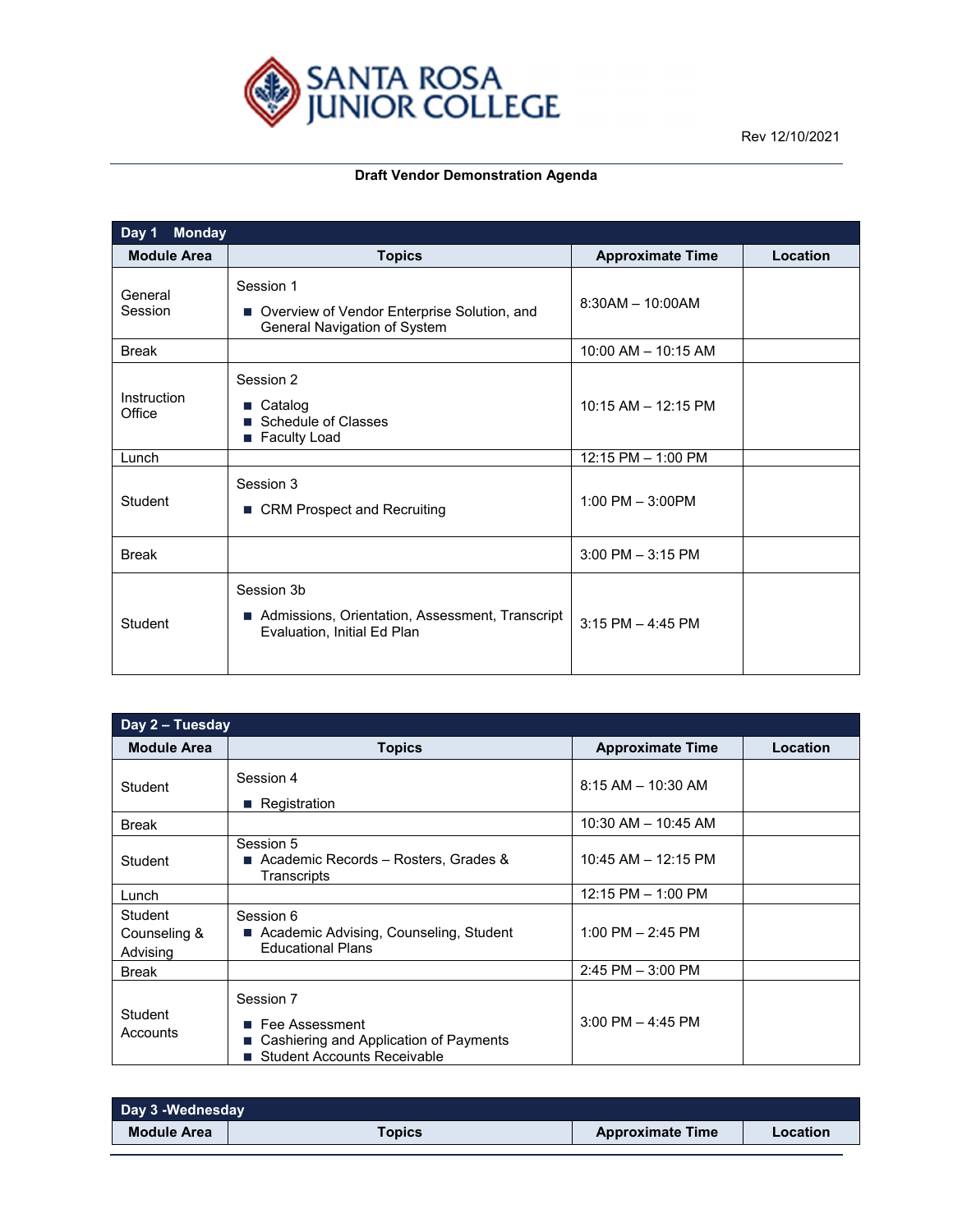

Rev 12/10/2021

### **Draft Vendor Demonstration Agenda**

| Financial Aid        | Session 8<br>Financial Aid - General Processing                                                              | $8:00$ AM $-$ 10:30 AM  |
|----------------------|--------------------------------------------------------------------------------------------------------------|-------------------------|
| <b>Break</b>         |                                                                                                              | $10:30$ AM $- 10:45$ AM |
| <b>Financial Aid</b> | Session 8b<br>■ Funds Management/Work Study/ Scholarships/<br>Loans                                          | $10:45$ AM $- 12:15$ PM |
| Lunch                |                                                                                                              | 12:15 PM - 1:00 PM      |
| <b>Financial Aid</b> | Session 8b - continued<br>■ Funds Management/Work Study/ Scholarships/<br>Loans                              | 1:00 PM -2:30 PM        |
| <b>Break</b>         |                                                                                                              | $2:30$ PM $- 2:45$ PM   |
| Finance              | Session 9 and 9b<br>Chart of Accounts/General Ledger<br><b>I</b><br><b>Budgeting Planning and Management</b> | $2:45$ PM $-5:00$ PM    |

| Thursday<br>Day 4  |                                              |                         |          |
|--------------------|----------------------------------------------|-------------------------|----------|
| <b>Module Area</b> | <b>Topics</b>                                | <b>Approximate Time</b> | Location |
|                    | Session 10 and 10b                           | $8:00$ AM $-$ 10:15 AM  |          |
| Finance            | ■ General Accounting, Journal Entries, Cash  |                         |          |
|                    | Management & Period and Fiscal Year Closing  |                         |          |
|                    | <b>Grants Management and Accounting</b>      |                         |          |
| <b>Break</b>       |                                              | $10:15$ AM $-$ 10:30 AM |          |
|                    | Session 13                                   |                         |          |
| Finance            | ■ Procurements - Purchasing - Requisitions - | $10:30$ AM $- 12:30$ PM |          |
|                    | Accounts Payable-Fixed Assets.               |                         |          |
| Lunch              |                                              | 12:30PM - 1:15 PM       |          |
| Finance            | Session 14                                   |                         |          |
|                    | ■ Travel and Expense Management              | $1:15$ PM $- 2:15$ PM   |          |
| <b>Break</b>       |                                              | $2:15$ PM $- 2:30$ PM   |          |
| HR and Payroll     | Session 15                                   |                         |          |
|                    | ■ Position Control/Position Management       | $2:30$ PM $-$ 4:00 PM   |          |

| Day 5 - Friday     |            |                         |                     |
|--------------------|------------|-------------------------|---------------------|
| <b>Module Area</b> | Topics     | <b>Approximate Time</b> | <b>Presenter(s)</b> |
| HR and Payroll     | Session 16 | $8:15$ AM $-$ 9:45 PM   |                     |